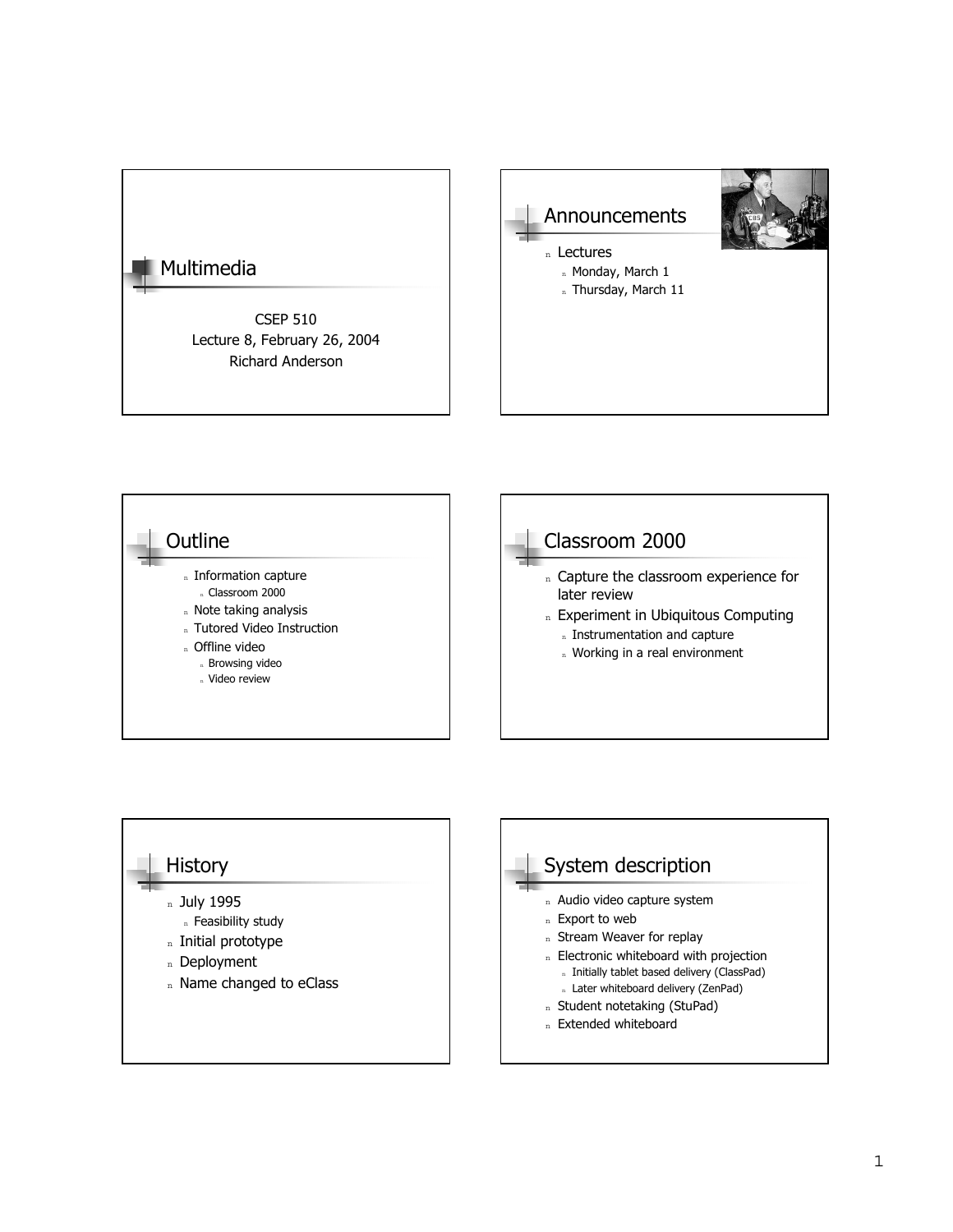



- n Note taking received lowest student response
- n Students not using student devices rated them higher than those that did
- n Students who always used the note taking devices gave them the lowest rating
- n Reduction of note taking observed in class with captured data



| Survey results ( $n = 132$ )                                      |       |    |    |                |                         |  |
|-------------------------------------------------------------------|-------|----|----|----------------|-------------------------|--|
|                                                                   | Agree |    |    | Disagree       |                         |  |
| The technology made the class more interesting                    | 34    | 37 | 18 | $\overline{7}$ | 4                       |  |
| Captured notes helps students pay better attention during lecture | 27    | 41 | 18 | 10             | $\overline{\mathbf{4}}$ |  |
| I prefer a course that uses Classroom 2000                        | 43    | 39 | 11 | 3              | 3                       |  |
| Audio was valuable to me                                          | 22    | 41 | 24 | q              | 3                       |  |
| Video was valuable to me                                          | 12    | 20 | 42 | 17             | 10                      |  |
| Printing slides was valuable to me                                | 31    | 37 | 24 | $\overline{7}$ | 1                       |  |
| Classroom 2000 encourages you to skip class                       | q     | 30 | 34 | 23             | 32                      |  |
| Availability of notes made me less worried about missing class    | 12    | 50 | 18 | 15             | 5                       |  |
| I expect to access notes in the future                            | 15    | 30 | 34 | 16             | 5                       |  |
| I trust captured notes will be available after every class        | 23    | 52 | 19 | 6              | $\Omega$                |  |

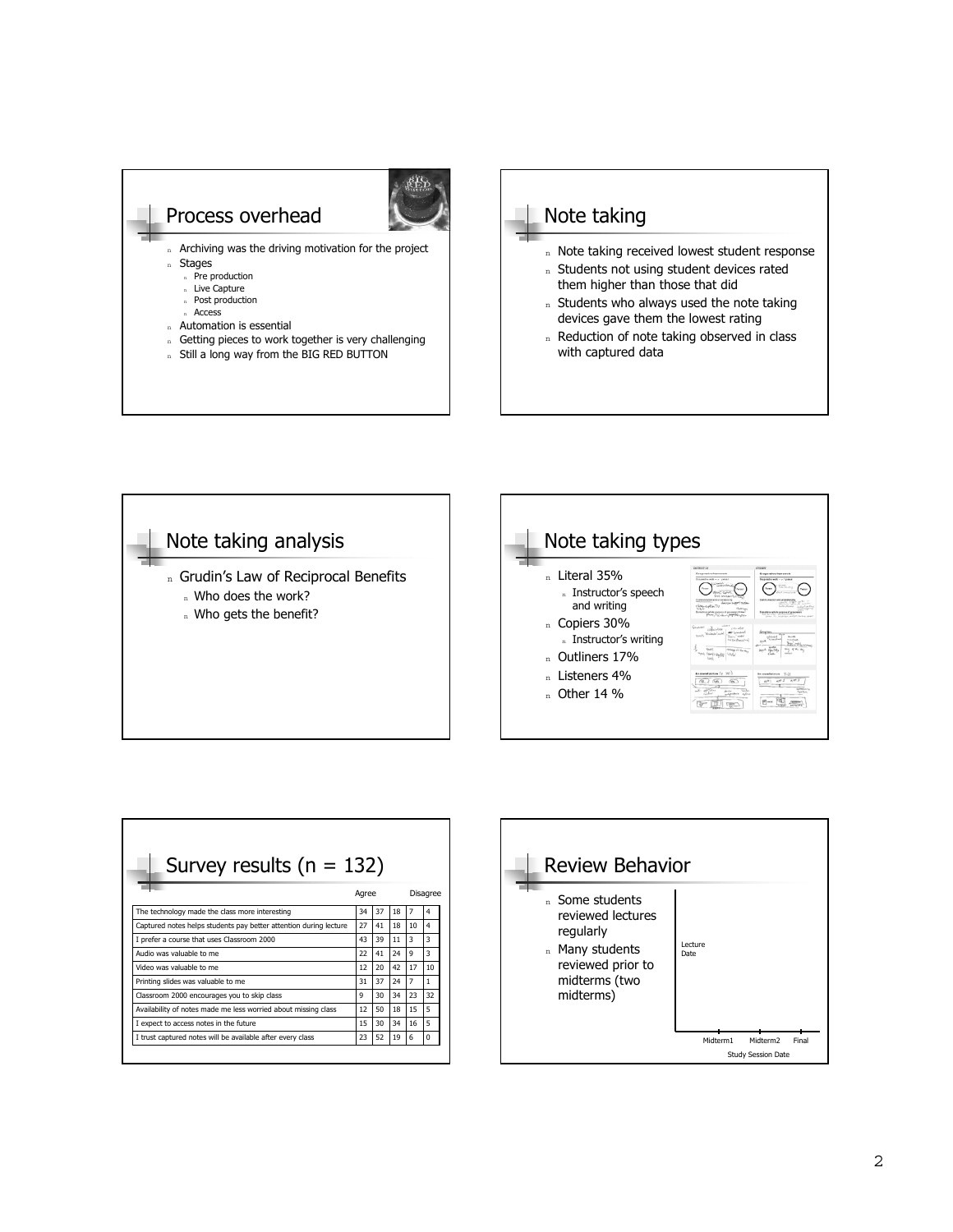

- 
- n Capture is meaningless without access<br>n Understand difference between a demonstration prototype
- and an evaluation prototype <sup>n</sup> Simulate automation with manual effort, but only for a short time



- n McGill Deployment of Classroom 2000
- n More emphasis for managing in class activities
- n Technical issues
- n Difficulty for instructors in starting the class





 $n$  Conjecture – writing and diagrams are useful, attention marks are annoying

#### Background study

- n How do students record instructor ink?
	- <sup>n</sup> Slides with no ink
	- n Slides with writing but not attentional ink
	- n Slides with all ink

#### CSEP 505 GROUP A Addition n To add x and y, apply succ to y x times  $n$  Key idea:  $x$  is a function that, given a function and a base, applies the function to the base  $x$  times "a number is as a number does" plus  $" 1x. 1y. x succ y$ *plus two three*  $\mathrm{fi}_{\phantom{0}\mathrm{b}}^{\phantom{*}}$

two succ three  $\mathrm{fi}_{\mathrm{b}}^{\mathrm{*}}$  $succ$  (succ three) = five n Multiplication is repeated addition, similarly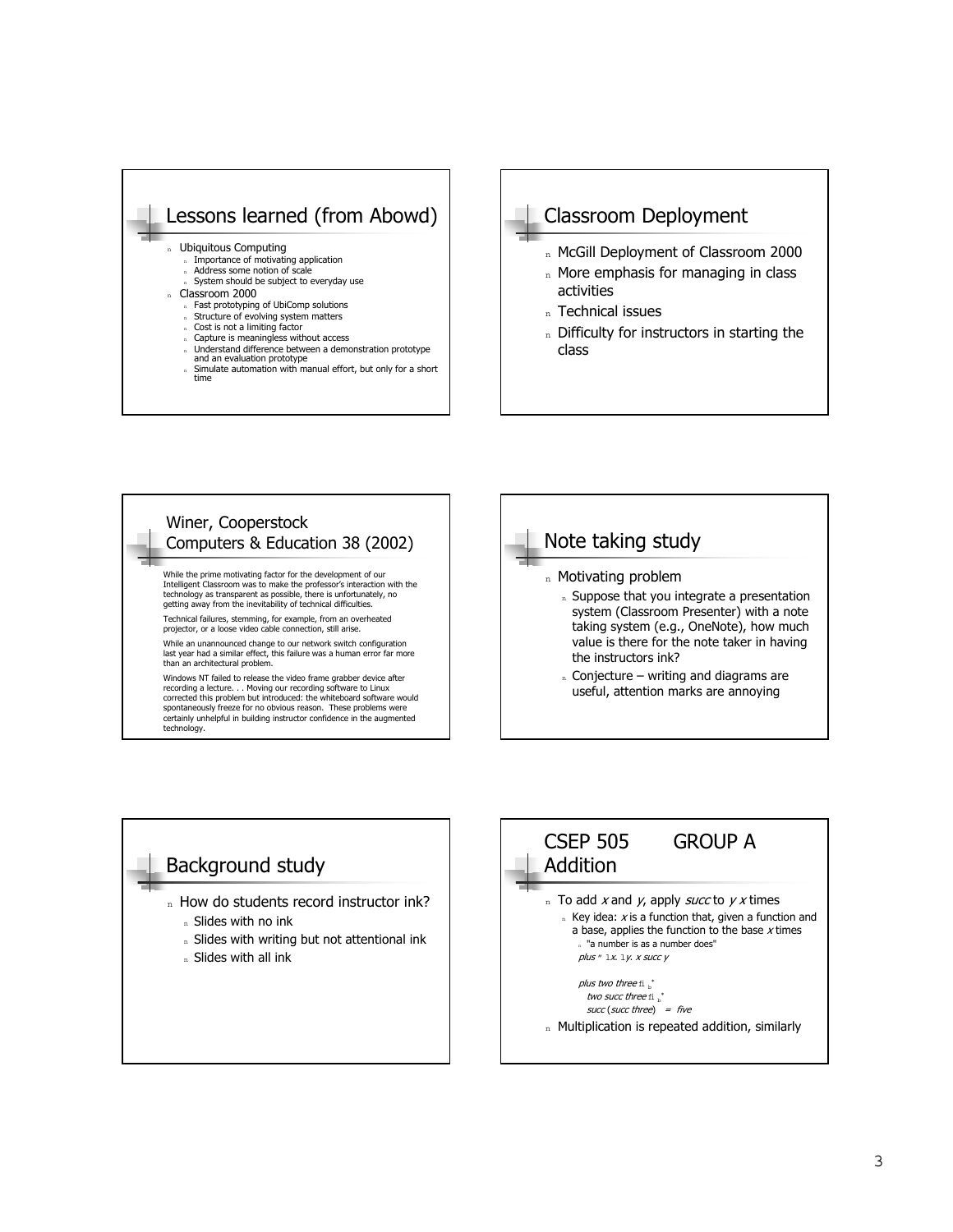CSEP 505 GROUP C Addition n To add x and y, apply succ to  $\gamma$  x times  $n$  Key idea: x is a function that, given a function and a base, applies the function to the base  $x$  times n "a number is as a number does"  $S$  unce  $plus " 1x 1y. x succ$  $t_{\text{W0}} = \lambda s \lambda z$ *plus two three* fi  $\frac{*}{\rm b}$  $s(sz)$ two succ three fi  $\frac{1}{b}$ suc<u>c</u> (s<u>ucc thre</u>e) - = five n Multiplication is repeated addition, similarly







n Are there particular events that many people recorded?

### Flaws in experimental protocol n Doing a good experiment is hard! n The errors are the fault of the experimenter  $-$  not the subject

- <sup>n</sup> Discarded data
	- <sup>n</sup> 6-up slides
	- n Slides taken with media player
- $n$  Material foreign or already seen?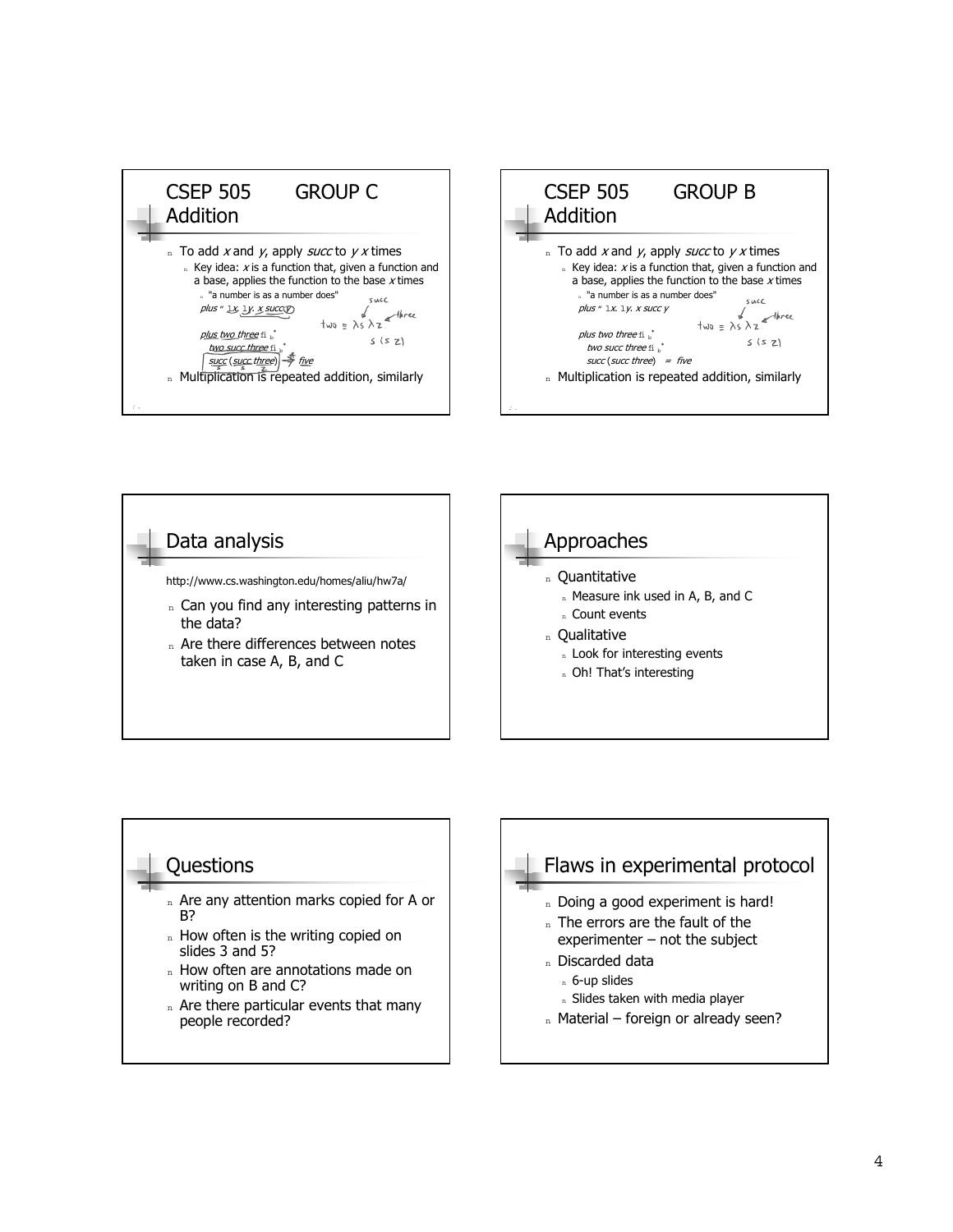





#### TVI Implementations

- n Stanford (1977)
- n Chico State (1995) / Distributed TVI
- n UW and Community Colleges (2000)

# Gibbons, Science 1977

In the early 1920's, shortly after radio broadcasting was proved economically feasible, Robert Hutchins is said to have predicted that this new technology would undoubtedly have a dramatic impact on education. . . . In the early 1950ís instructional television was introduced with a similar fanfare. However, with a few notable exceptions, its potential also failed to materialize. It seems that more recent innovations such as computer-aided instruction and satellite-based educational delivery may come to a similar fate. Why is it that these technological aids to education seldom seem to live up to their potential?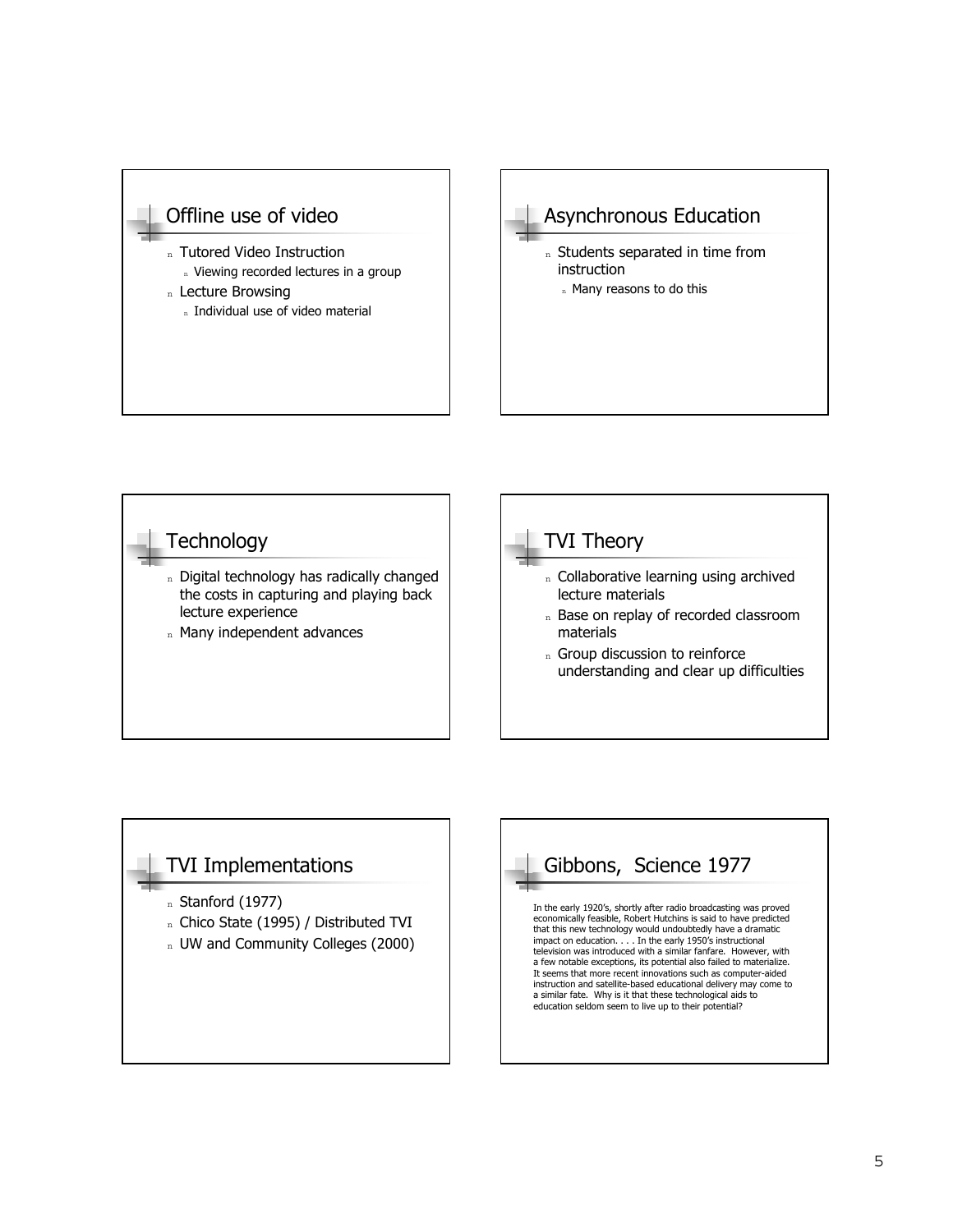#### TVI Classic

- n Stanford CS Master's Program
- n Engineering courses offered at HP Santa Rosa
- n Video tapes of live classes
- n Watched in small groups
- n Facilitator to encourage questions

#### Evaluation

- n Careful comparison of performance
- n Analysis to cover different backgrounds
- n Results consistent over several courses
- n TVI Students outperformed Stanford students

#### Factors for TVI success (Gibbons) n Personality of Tutor, neither overqualified or under qualified  $n$  Group size – at most 10

- n Educational objective (e.g., Stanford degree)
- n Live videotapes with active discussion
- n Charismatic instructor on tape
- n Logistical support

## Distributed TVI

- <sup>n</sup> Desktop based
- n Hollywood squares display
- n Positive results reported from Chico State experiments
- n Experiments with and without Tutors

#### UW TVI

- n Offered TVI courses at Community Colleges over a period of two years
- n Community college instructor served as course facilitator

### Project goals

- n Understand whether or not Tutored Video approach is viable for CS education
- n Develop methodology for export of university courses
- n Make it possible for a wider range of schools to offer introductory programming
- n Address Community College articulation issues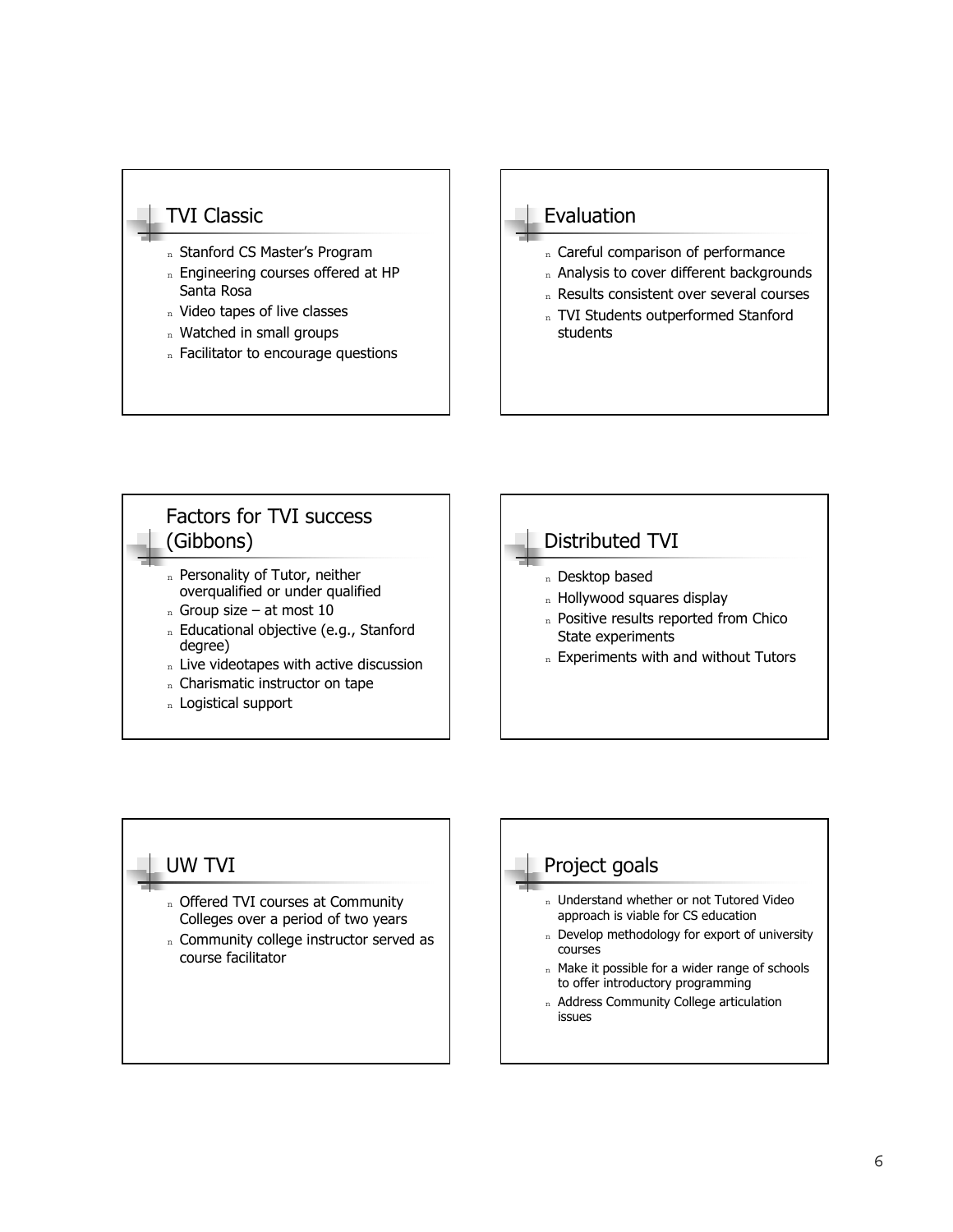

- n Offered CSE 142/143 using UW materials at community colleges.
- n Two quarter sequence of intro programming course using C/C++
- n Recorded versions of UW lectures
- n UW Homework and Exams
- n Material graded at UW, credit given by CCs, but accepted for UW Transfer credit



n CSE 142: G reen R iver (unofficial)

#### Implementation details: lecture materials

- n Lectures recorded with single camera on instructor
- n PowerPoint transparencies synchronized with presentation
- n Goal: low impact on classroom instructor
- n Lectures viewed with Windows MediaPlayer
- n CC instructors downloaded lecture in advance (as opposed to using over internet)



#### Implementation details: course mechanics

- n Course used UW homework and exams
- n Exams and homework used from quarter the lectures were recorded
- n Material graded at UW
	- n Electronic submission of homework
	- n US Mail submission of exams
- n Reasons for centralized model
	- Remove grading authority from tutor
	- n Consistency for evaluation of experiment
	- n Support wider range of tutor

# Evaluation <sup>n</sup> Mixed

- n Some sections successful
- <sup>n</sup> Positive teaching evaluations
- <sup>n</sup> Similar distribution of grades to UW offering (on same materials)
- <sup>n</sup> Positive comments and anecdotes n Repeat instructors
- <sup>n</sup> Some sections unsuccessful
- <sup>n</sup> Low grades/evaluations
- <sup>n</sup> Grumpy students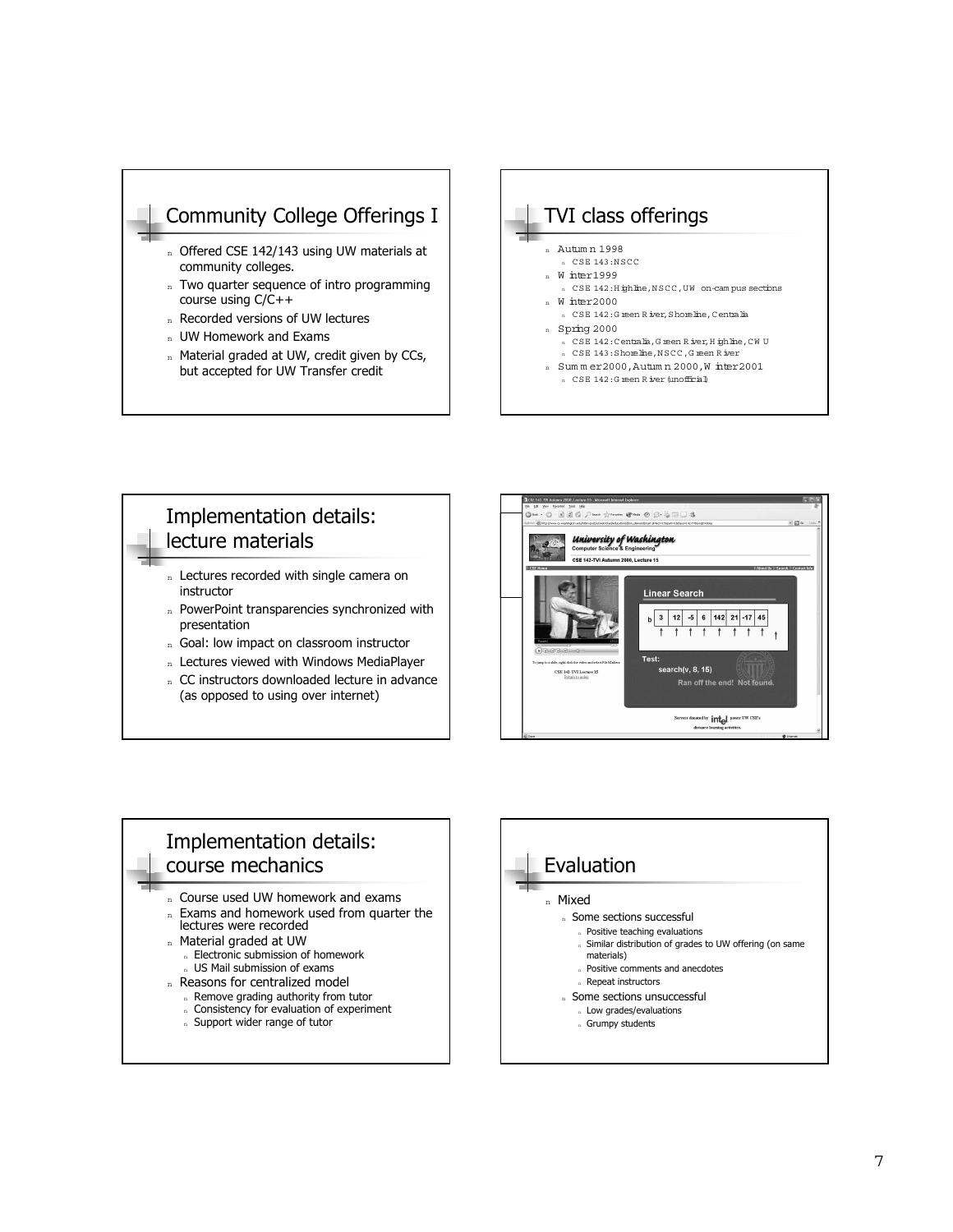#### Numerical data

- n Large amount collected, but . . .
- n Several major issues were clear without statistical analysis
- n A very large number of variables would make analysis difficult
- n Many in-course corrections
	- n Educational experience vs. experimental clarity tradeoff



n Some students bonded with UW instructor





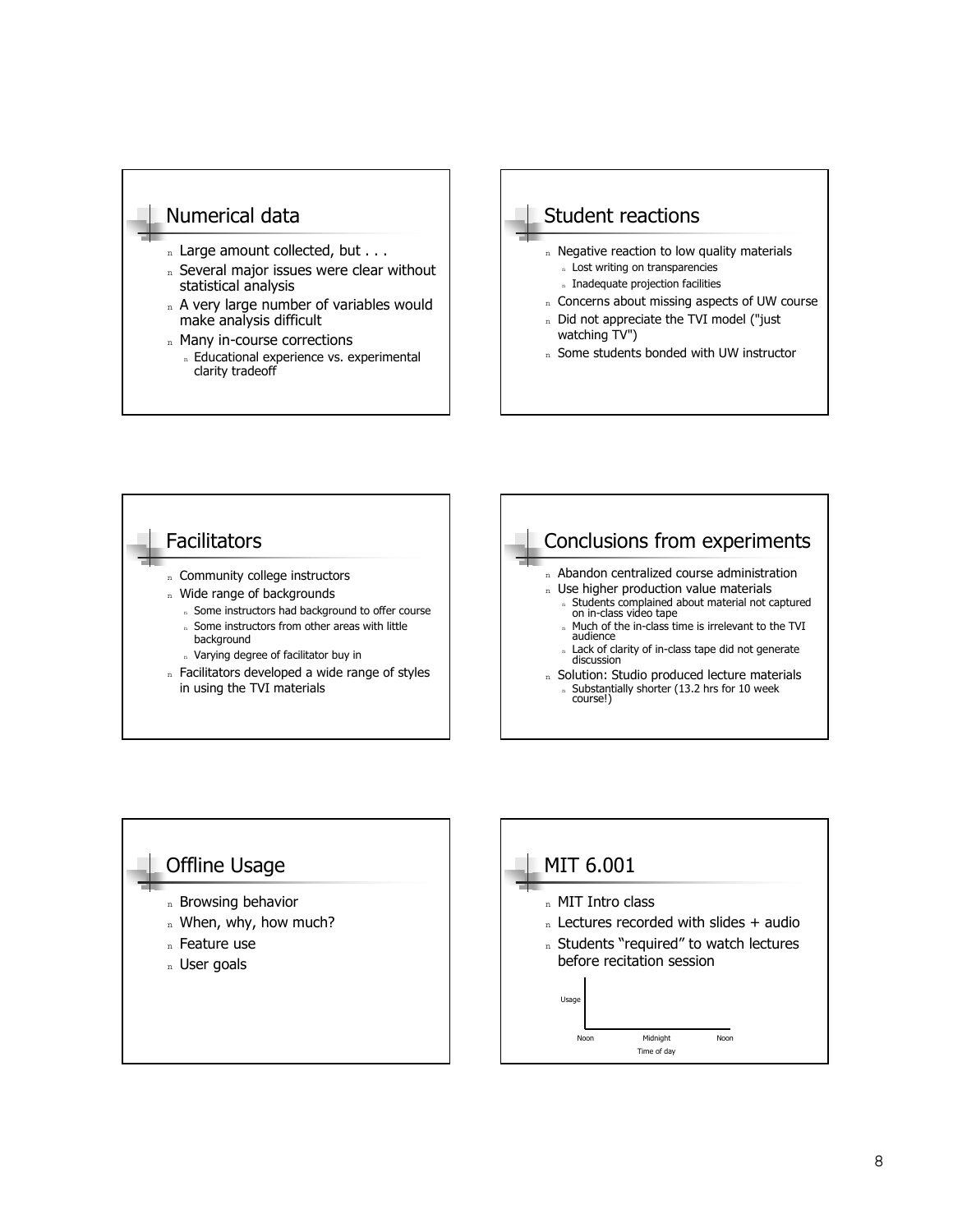